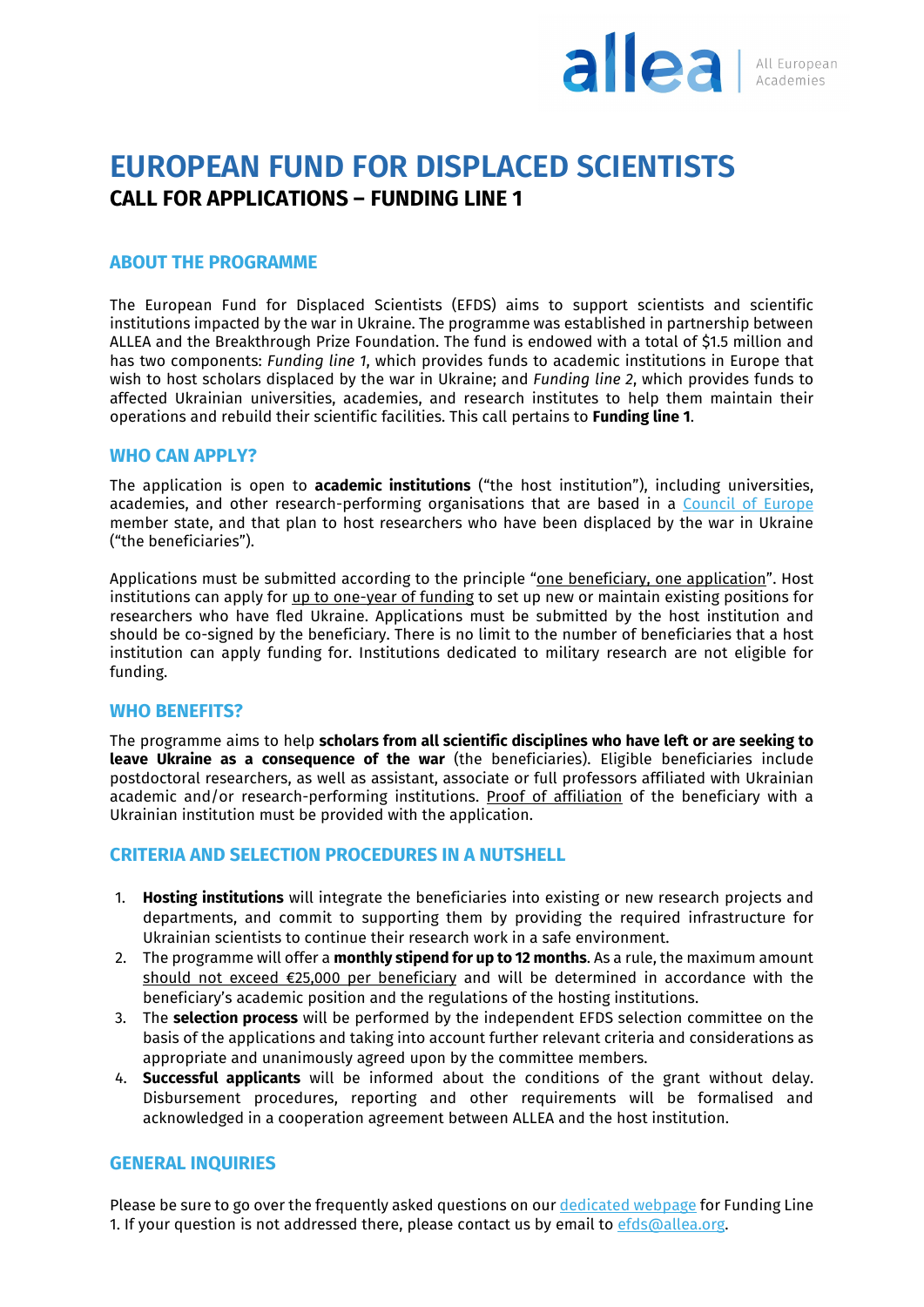

# **APPLICATION FORM**

Applications will be received in two different rounds. To be considered for the first round, please submit your complete application via e-mail in PDF format to [efds@allea.org](mailto:efds@allea.org) by **1 July 2022**.

#### **1. HOST INSTITUTION**

| Name of institution |  |  |  |  |  |
|---------------------|--|--|--|--|--|
| Country             |  |  |  |  |  |
| Address             |  |  |  |  |  |
| Website             |  |  |  |  |  |

Short description of the institute/department hosting the beneficiary (max. 500 characters)

#### **2. REPRESENTATIVE FROM THE HOST INSTITUTION**



#### **3. BENEFICIARY INFORMATION**

| <b>First Name</b>      |  |  |  |  |
|------------------------|--|--|--|--|
|                        |  |  |  |  |
| Last Name              |  |  |  |  |
|                        |  |  |  |  |
| E-mail                 |  |  |  |  |
|                        |  |  |  |  |
| Affiliation in Ukraine |  |  |  |  |

*\*Please indicate academic affiliation in Ukraine before displacement. Proof of affiliation must be submitted as attachment for the application to be considered valid.*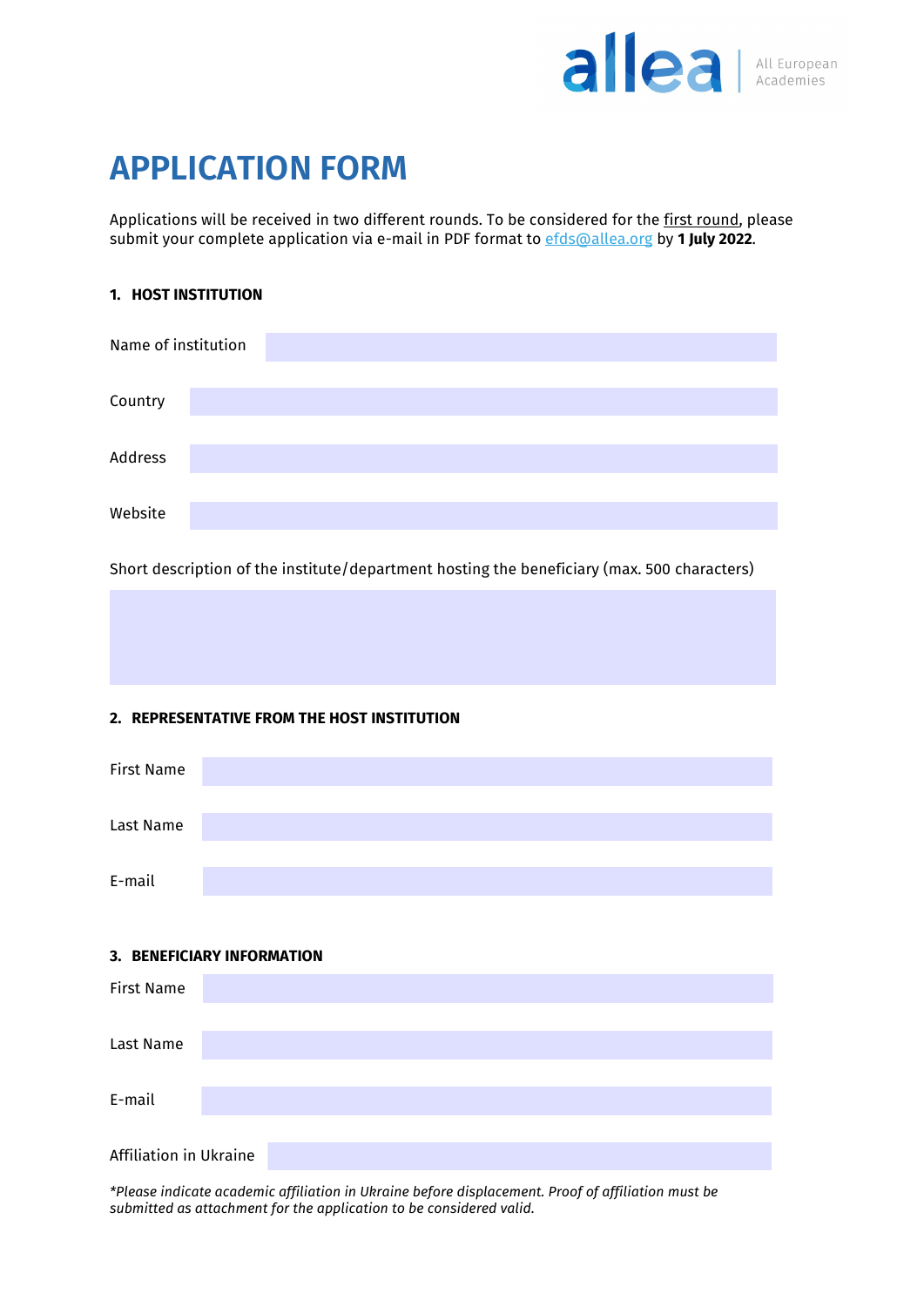

#### **4. INFORMATION ABOUT HOSTING CONDITIONS AND INSTITUTIONAL SUPPORT (max. 2,000 characters per answer)**

| Desired start and duration of hosting arrangement |  |
|---------------------------------------------------|--|
|                                                   |  |
| Total expected costs for host institution / month |  |
|                                                   |  |
| Total grant sum applied for                       |  |

*As a rule, this sum should not exceed € 25,000 per beneficiary*

Briefly provide budget overview and funds allocation *\*A detailed budget overview with corresponding figures must be submitted as attachment*

Is the beneficiary already employed by the host institution? If yes, under which terms (duration, salary level, full/part-time arrangement, etc.) If no, which terms are envisaged?

Please describe any additional institutional support provided to the beneficiary by the hosting institution (e.g. monthly salary, infrastructure provided)

Please describe further means to assist the beneficiary as appropriate (e.g. in-kind, administrative support)

Please describe any measures to integrate the beneficiary within the host institution (e.g. housing, coaching, training)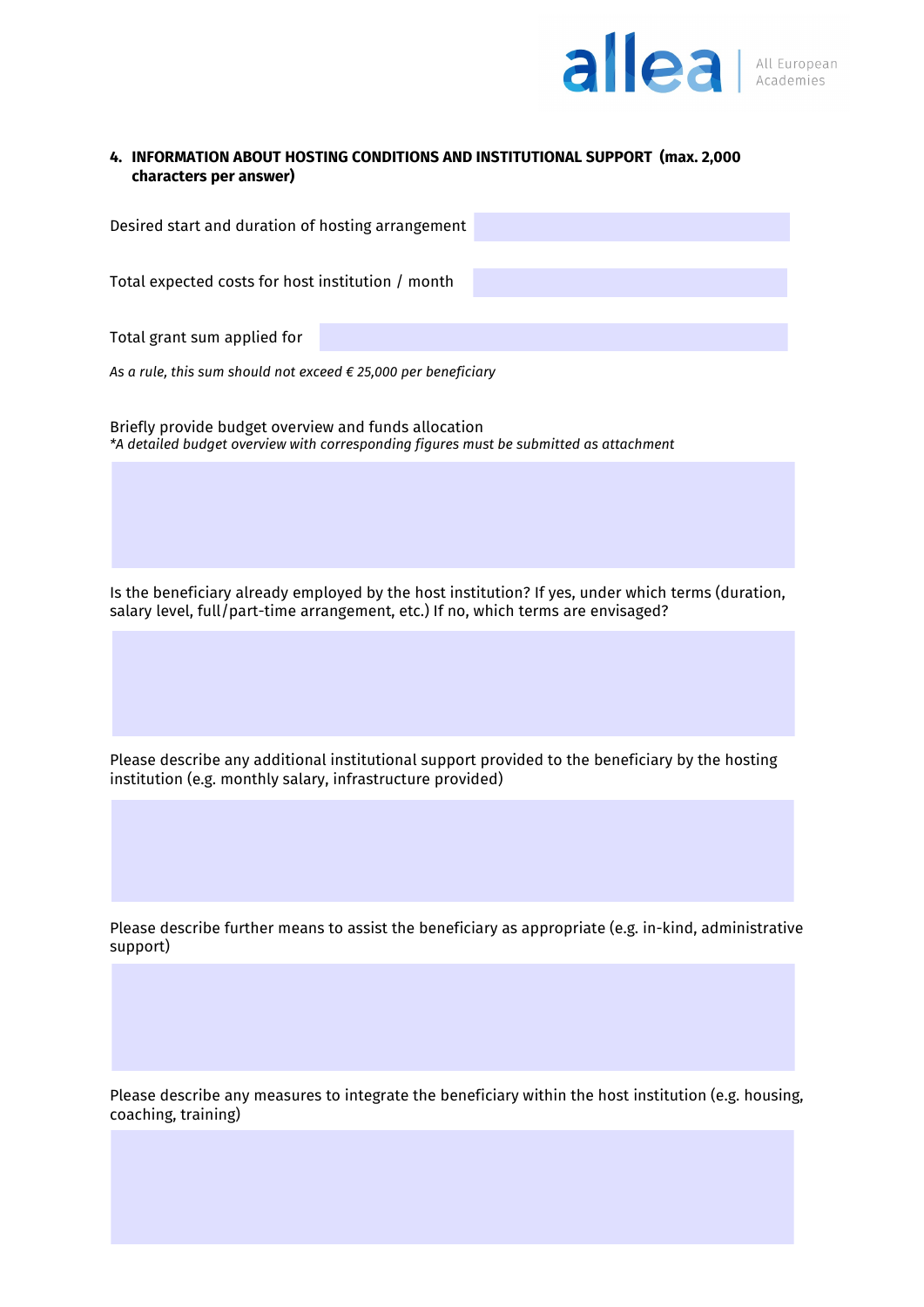

#### **5. INFORMATION ABOUT HOSTING ARRANGEMENT AND MEASURES TO SUPPORT UKRAINIAN SCIENCE (max. 2,000 characters per answer)**

Please provide a brief, non-technical explanation of envisioned scientific project(s) that the beneficiary will be conducting at the host institution

Please describe measures and strategies to contribute to Ukrainian science during the war and in a post-war scenario, e.g. measures to avoid brain drain and provisions for the beneficiary's return and reintegration into the Ukrainian academic system after completion of the hosting arrangement

#### **6. CONSENTS AND COMMITMENTS BY APPLYING HOST INSTITUTIONS**

- a. The host institution confirms that for the duration of the grant, the beneficiary will be sustained and supported by the institution as set out in point 4.
- b. The host institution confirms that adequate mechanisms are in place to ensure proper procedural quality and due diligence in relation to the temporary employment of the beneficiary.
- c. The host institution confirms that it will do what is within its power to minimise bureaucratic hurdles, help beneficiaries navigate local regulations and linguistic barriers, and provide assistance with finding accommodation, medical and psychological assistance, childcare services, etc.
- d. The host institution confirms the beneficiary's applicability for the ALLEA funding scheme, including that the beneficiary:
	- i. was or is affiliated with a Ukrainian research-performing organisation before or during the hosting arrangement;
	- ii. has a certified academic degree of post-doctoral researcher or higher.
- e. There are no pending investigations of the host institution and/or the beneficiary regarding the fabrication, falsification, or plagiarism of research data and results, nor have previous investigations found them guilty of breaching the guidelines of good scientific conduct. We will adhere to The [European Code of Conduct for Research Integrity](https://allea.org/code-of-conduct) to ensure good scientific practice in the research carried out during the hosting arrangement.